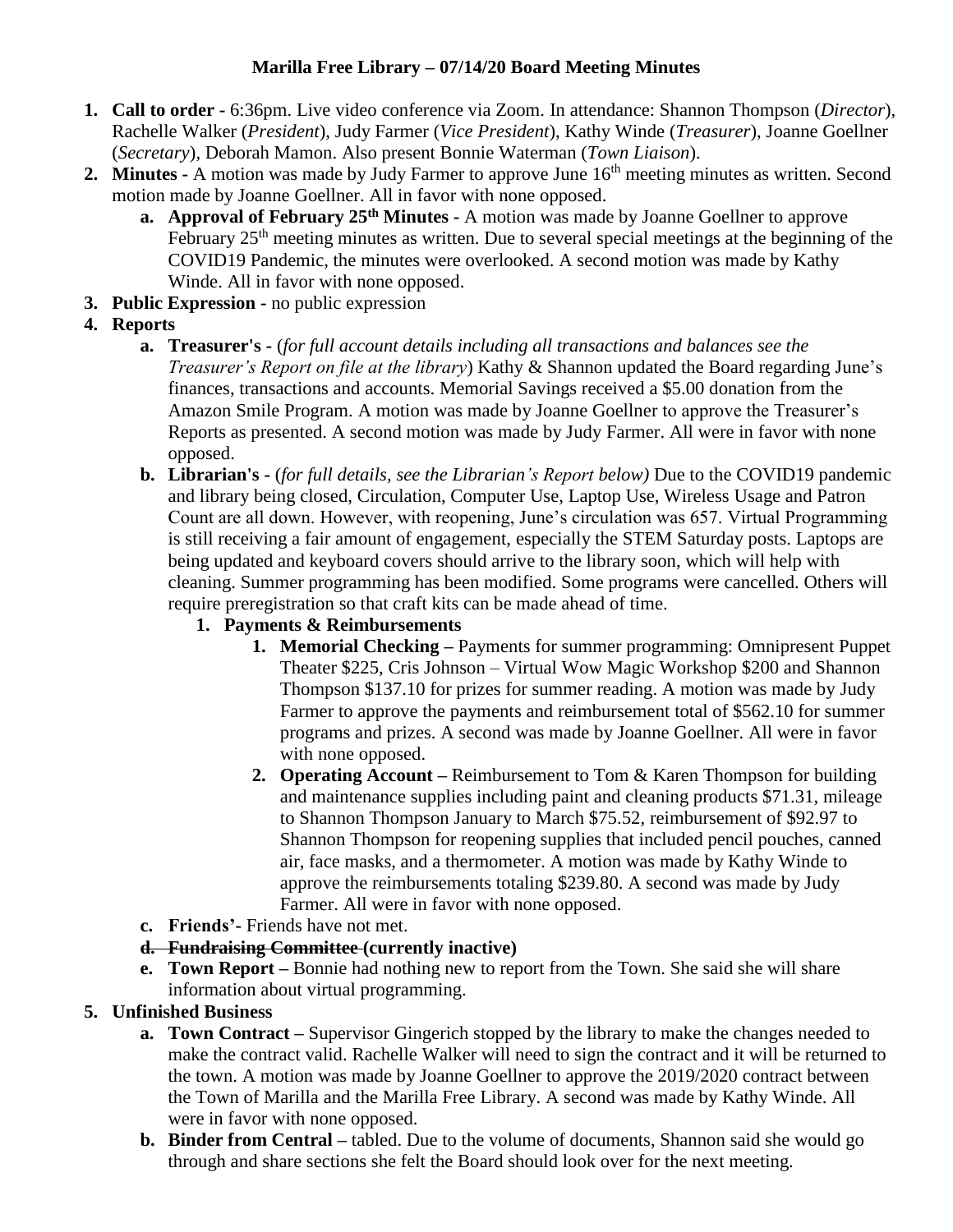### **6. New Business**

**a. 2020 Contract from the B&ECPL System –** Shannon emailed a copy of the contract to trustee members prior to the meeting. (*original will be on file at library*) The contract remains mainly unchanged but budget figures are a reflection of the reduction of New York State aid. Another item of note, in part C, minimum standards have been suspended due to the Coronavirus Pandemic. A motion was made by Judy Farmer to approve the contract between the Buffalo & Erie County Public Library System and the Marilla Free Library. A second motion was made by Kathy Winde. All were in favor with none opposed. The Board voted to approve the resolution which states:

RESOLVED, that pursuant to Chapter 768 of the Laws of 1953 of the State of New York, this Board of Trustees does hereby approve the agreement submitted by the Buffalo and Erie County Public Library for the furnishing of free library privileges to the people of the County of Erie, by this Library for the year 2020, and

BE IT FURTHER RESOLVED, that the

President of this Board be, and he/she is, hereby authorized and directed to execute the same on behalf of this Board.

 $(4$  ayes,  $0$  noes)

- **b. Marilla Free Library Reopening Plan –** Shannon updated the board regarding modifications, additions and corrections to the Reopening Plan. Changes include:
	- **1. Page 4:** stating that while Erie County entered Phase 2 on June 2, Association Libraries were permitted to begin staged openings.
	- **2. Page 6:** Noting that workforce restriction remains at 50%.
	- **3. Page 7/8:** During Stage III, while Western New York is in Phase III, the 50% onsite workforce reduction is lifted for local governments (this includes municipal libraries). Association Libraries are not municipal organizations and, therefore, must continue to operate under the 50% onsite workforce restriction.

Operations at Stage III remain limited, tutors may meet with masks/following social distance protocol. Stage IV will still be at 50% workforce, operation and services. Hours may increase.

A motion was made by Joanne Goellner to approve the amended Marilla Free Library Reopening Plan. A second was made by Kathy Winde. All were in favor with none opposed.

#### **c. Trustees**

- **1. Oath of Office –** Deb Mamon took the trustee oath of office.
- **2. Prospective Trustee –** candidate was not present at the meeting. Rachelle Walker will reach out to see if they are still interested in the position.

## **7. Other Business**

- a. **Payroll Report –** no new payroll since last meeting.
- b. **Budget/Schedule Restrictions/Concerns -** Shannon shared with the Board various scenarios which could take place depending on budget restrictions in 2021. She was asked to come up with plans for how the library would operate with a base budget, 5% reduction, 10% reduction and 25% reduction in staffing. Shannon noted that at base there would be no changes. At 5% reduction, the library would be able to maintain the 35 hours they are open to the public (during normal/non-pandemic time). At 10%, the library may be able to maintain hours but programming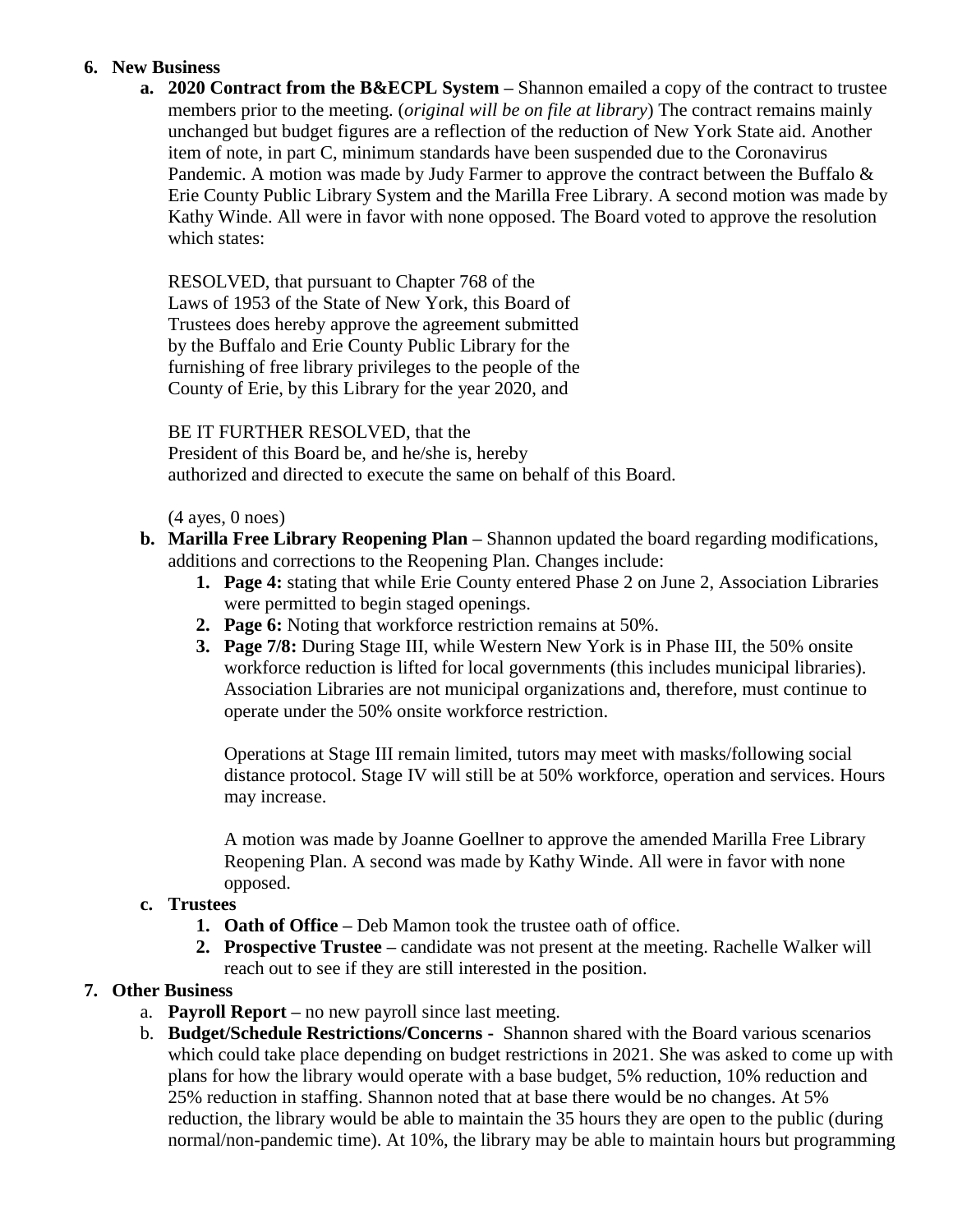would be affected. At 25% reduction, the library could maybe offer 30 hours, no programming, no outreach and lose about 32 hours of staffing.

- **8. Next Meeting: 08/18/20 at 6:30 pm –** the next meeting will be conducted via Zoom, unless the Governor does not extend the order.
- **9. Adjournment -** There being no further business to conduct, a motion to adjourn the meeting was made by Kathy Winde at 7:47pm with a second by Deb Mamon. All were in favor with none opposed.

Meeting Minutes Respectfully Submitted, July 15, 2020, by Joanne Goellner, Secretary.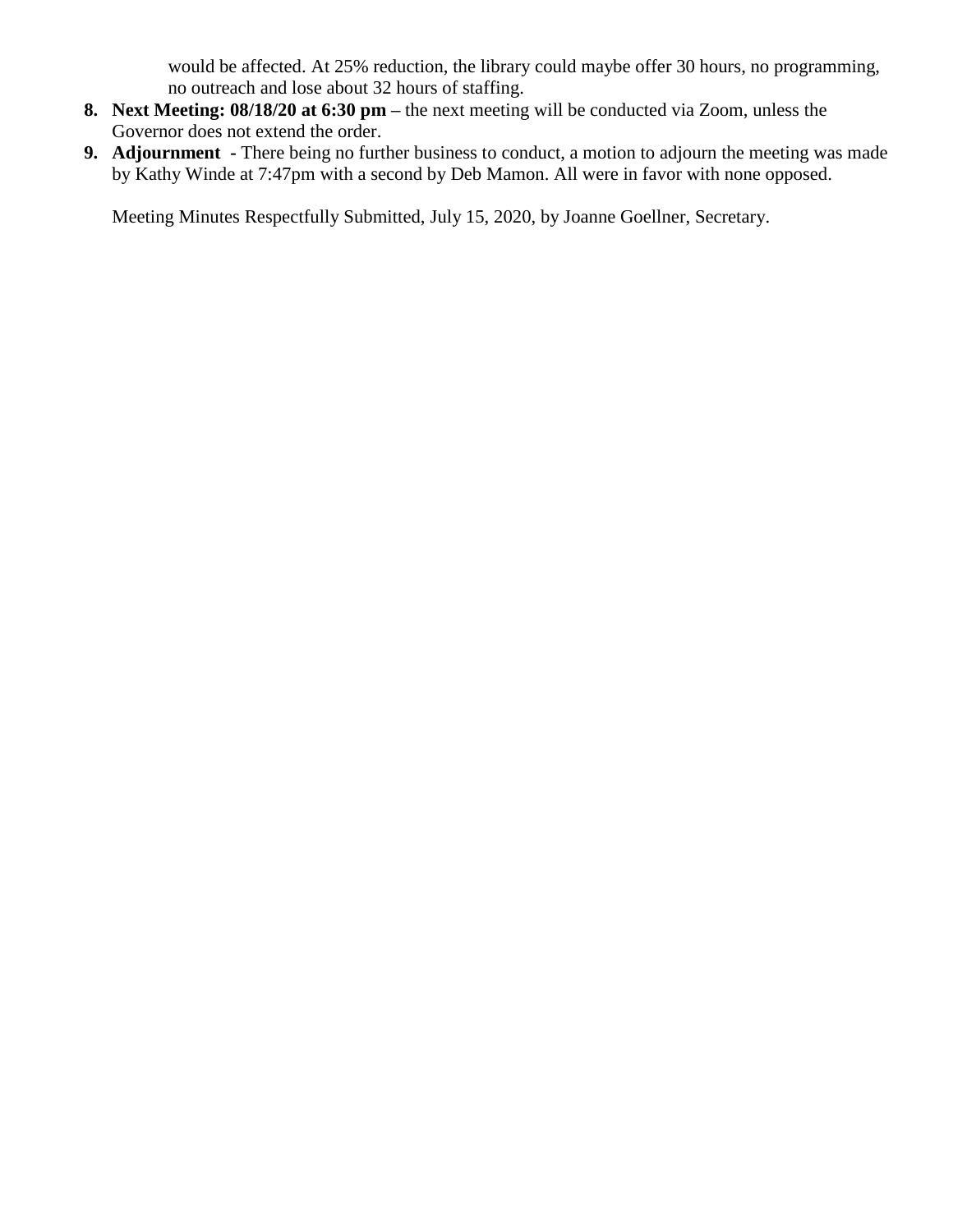### *Operating Budget*

#### *Receipts*

June Receipts: \$ 10.45

Receipts year to date: \$ 7,226.05 (includes \$4,360 from Town & \$2,217 System Appropriation) *Actual Operating Receipts year to date:* \$649.05

This represents fine/copy/print revenue. This year our revenue commitment is \$3,383.

### *Expenditures*

*June*: \$ 50.28 Expenditures year to date: \$6,430.82 (This includes \$4,360 in Town Expenditures) *Actual Operating Expenditures year to date:* \$2,070.82 This year our expenditure allotment is \$5,600.

#### *Circulation*

June was 657. This was down by 2,625 Year to date is 8,633. This is down by 10,572

#### *Computer Use*

June was 1. This was down by 55 or -98.2% Year to date is 157. This is down by 253 or -61.7%

#### *Laptop Use*

June was 0. This was down by 11 Year to date is 43. This is down by 33

#### *Wireless Usage*

June was 49. This was down by 87 or -64% Year to date is 387. This is down by 431 or -52.7%

#### *Patron Count*

June was 343. This was down by 925 or -72.9% Year to date is 3,540. This is down by 4,377 or -55.3%

#### *Virtual Programs*

- **Lego Club –** Wednesdays New theme every other week **(2 weeks – 19 engagements)**
- **Arts & Crafts with Ms. Shannon** Thursdays **(5 events – 308 engagements/views)**
- **STEM Saturdays with Ms. Shannon**  Saturdays **(4 weeks – 966 engagements/views)**

#### *Summer Virtual Programs*

- **Independent Reading Program**  1000 Minutes of Summer Reading
	- o 2 Options for families